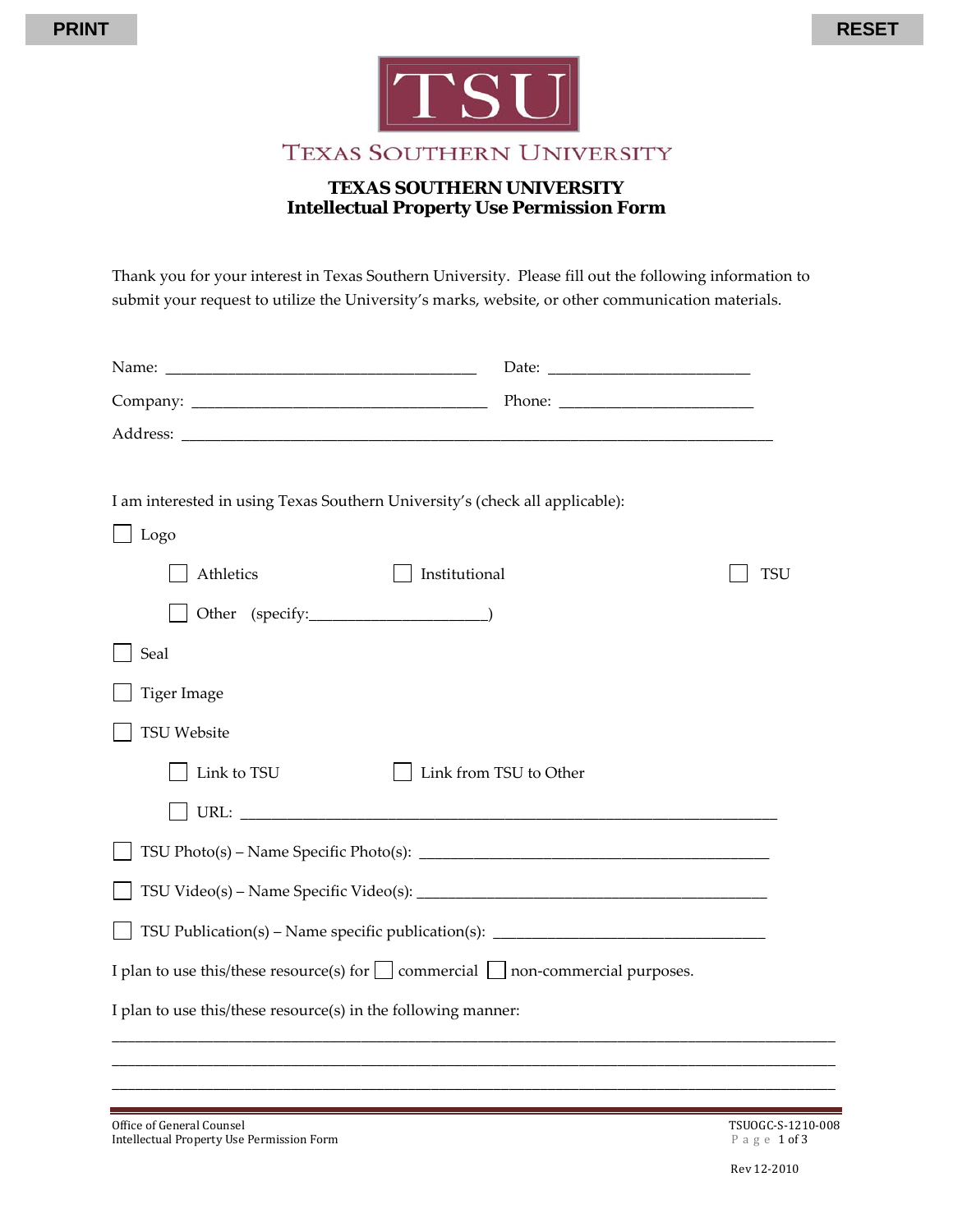

# **TEXAS SOUTHERN UNIVERSITY Intellectual Property Use Permission Form**

\_\_\_\_\_\_\_\_\_\_\_\_\_\_\_\_\_\_\_\_\_\_\_\_\_\_\_\_\_\_\_\_\_\_\_\_\_\_\_\_\_\_\_\_\_\_\_\_\_\_\_\_\_\_\_\_\_\_\_\_\_\_\_\_\_\_\_\_\_\_\_\_\_\_\_\_\_\_\_\_\_\_\_\_\_\_\_\_\_\_\_\_\_ \_\_\_\_\_\_\_\_\_\_\_\_\_\_\_\_\_\_\_\_\_\_\_\_\_\_\_\_\_\_\_\_\_\_\_\_\_\_\_\_\_\_\_\_\_\_\_\_\_\_\_\_\_\_\_\_\_\_\_\_\_\_\_\_\_\_\_\_\_\_\_\_\_\_\_\_\_\_\_\_\_\_\_\_\_\_\_\_\_\_\_\_\_

\_\_\_\_\_\_\_\_\_\_\_\_\_\_\_\_\_\_\_\_\_\_\_\_\_\_\_\_\_\_\_\_\_\_\_\_\_\_\_\_\_\_\_\_\_\_\_\_\_\_\_\_\_\_\_\_\_\_\_\_\_\_\_\_\_\_\_\_\_\_\_\_\_\_\_\_\_\_\_\_\_\_\_\_\_\_\_\_\_\_\_\_\_ \_\_\_\_\_\_\_\_\_\_\_\_\_\_\_\_\_\_\_\_\_\_\_\_\_\_\_\_\_\_\_\_\_\_\_\_\_\_\_\_\_\_\_\_\_\_\_\_\_\_\_\_\_\_\_\_\_\_\_\_\_\_\_\_\_\_\_\_\_\_\_\_\_\_\_\_\_\_\_\_\_\_\_\_\_\_\_\_\_\_\_\_\_

I plan to use this /these resource(s) to support the following programs(s):

I plan to use this/these resource(s) over the following period of time:

I am working with \_\_\_\_\_\_\_\_\_\_\_\_\_\_\_\_\_\_\_\_\_\_\_\_\_\_\_\_\_\_\_\_\_\_\_\_\_\_\_\_\_\_\_ (TSU Department / Organization) in partnership on this project.

I, \_\_\_\_\_\_\_\_\_\_\_\_\_\_\_\_\_\_\_\_\_\_\_\_\_\_\_\_\_\_\_\_\_\_\_\_ (Individual / Company Name) ("Applicant"), hereby acknowledge and agree that the Marks are valid and are the exclusive property of TSU. Applicant further agrees that TSU shall retain full ownership of the Marks throughout the term of this agreement and that all use of the Marks by Company/Individual shall inure to the benefit of TSU. Applicant hereby indemnifies defends and hold harmless Texas Southern University, its regents, officers, employees, agents and representatives from any and all liabilities, claims, damages, loses, actions, causes of action arising from or related to Applicant's use of the Marks. Applicant agrees that it will not grant or attempt to grant a sub-agreement or to assign any right or duty under this agreement to any person, company, corporation, partnership, association, or any other third party. Applicant agrees that it will not use TSU's Marks for any purpose other than as identified in this permission form and any unauthorized use of the Marks will result in automatic termination of this agreement and further legal consequences. Applicant agrees to notify TSU immediately of any unauthorized use of the Marks by third parties of which it becomes aware, and agrees to cooperate in any action or proceeding brought to enforce TSU's exclusive rights to its Marks. Applicant agrees that the quality and nature of the use of the Marks shall be subject to the approval of TSU and that it will not use TSU's Marks in any manner which could cause embarrassment or ridicule to TSU, or which might be offensive to standards of good taste, as determined solely by TSU.

\_\_\_\_\_\_\_\_\_\_\_\_\_\_\_\_\_\_\_\_\_\_\_\_\_\_\_\_\_\_\_\_\_\_\_\_ \_\_\_\_\_\_\_\_\_\_\_\_\_\_\_\_\_\_\_\_\_\_\_\_\_\_

Signature Date